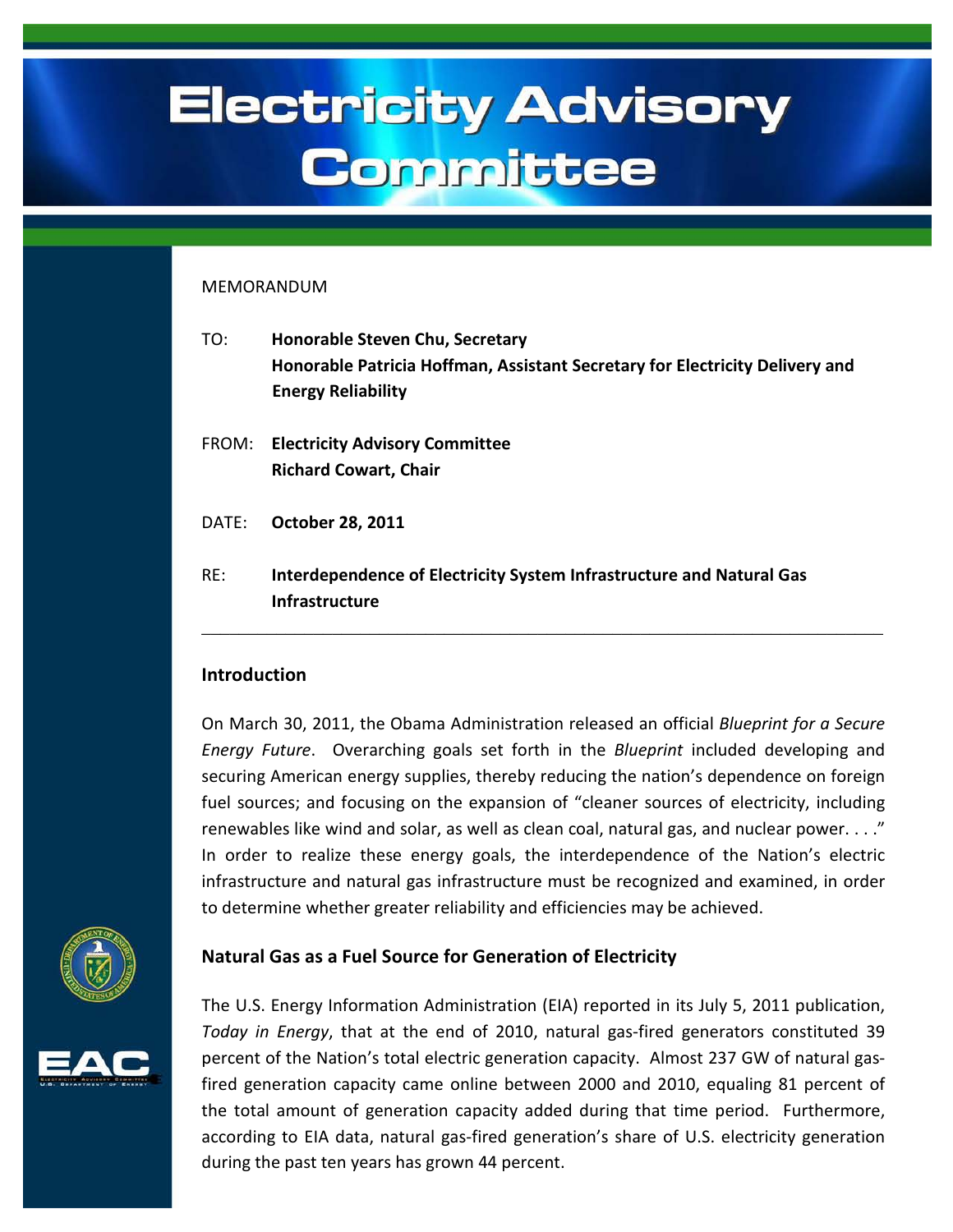#### Natural gas consumption in electric power sector billion cubic feet per day



**Source**: U.S. Energy Information Administration, *Today in Energy*, "Natural gas use in the electric power sector is growing," July 6, 2011, citing the EIA's *Natural Gas Monthly*.

**Note:** Summer is defined as May through September; winter is defined as November through March.

The Nation's increased reliance on natural gas as a fuel source for the generation of electricity is attributable to several factors.

- Natural gas-fired unit technologies have resulted in more efficient generation units, resulting in a greater volume of electricity per unit of natural gas burned.
- The domestic supply of natural gas has grown dramatically, due primarily to the development of shale gas production. The EIA's *Annual Energy Outlook 2011* states that U.S. shale gas production grew at an annual average rate of 17 percent between 2000 and 2006 and at an annual average rate of 48 percent during 2006 through 2010. In the *Annual Energy Outlook 2011* reference case, shale gas production is projected to grow to 12.2 trillion cubic feet by 2035, constituting 47 percent of total U.S. production.
- Natural gas prices, although traditionally volatile, have recently been relatively stable and low.
- The average capacity factors for natural gas combined-cycle generation units have increased, across all hours of the day, since 2005. Some natural gas combinedcycle units that previously served as peakers or intermediate-load serving units are now operating as baseload units.

Additionally, it is likely the Nation's use of natural gas as a fuel source for electricity will continue to grow. In comparison to most other options, natural gas-fired generation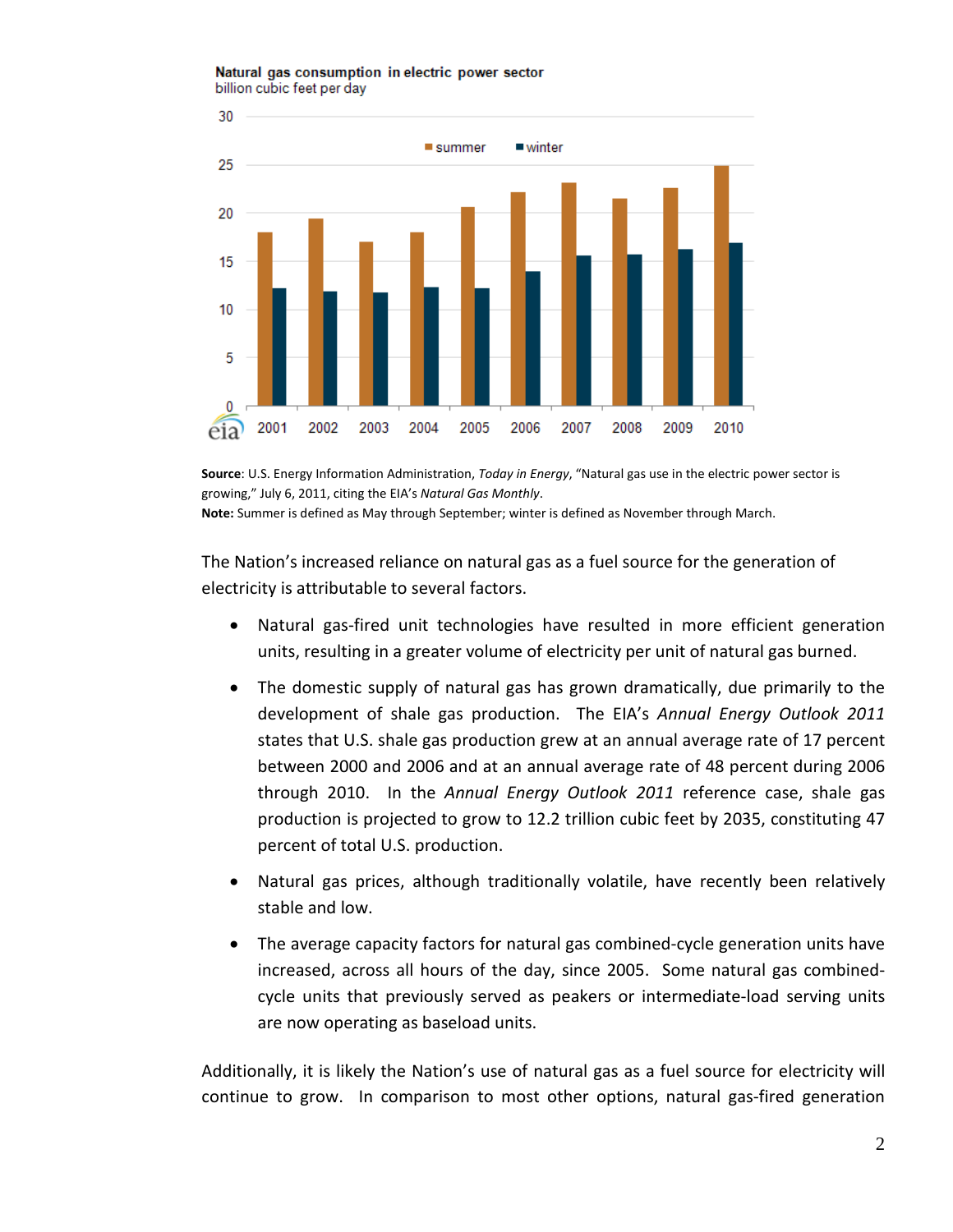facilities are quicker to build and require less initial capital outlays. Furthermore, the Environmental Protection Agency (EPA) has recently enacted (and proposes to enact even more) major regulations that will have an impact on the Nation's ability to generate electricity. As a cleaner fuel source, and as a source of firm power needed to back up increased use of intermittent renewable resources, natural gas generation is projected to assume an even greater share of meeting the Nation's electricity needs.

Despite electricity generators' increasing reliance on natural gas, often contracts for natural gas delivery and/or supply to generation facilities are non-firm and there may be insufficient local gas storage, or alternate fuel options (such as dual fuel capability and inventory), available to ensure reliable operation of gas-fired generation during a gas pipeline contingency. The absence of natural gas during periods in which it is needed in order to provide electric service could have dire consequences.

## **Electricity as a Necessity for the Natural Gas Industry**



Natural Gas Processing Plants and Production Basins, 2009

**Source:** U.S. Energy Information Administration, GasTran Natural Gas Transportation Information System.

Electricity is a necessity throughout the natural gas supply chain, including at production, pipeline, processing, and distribution facilities. The early-February 2011 outages in the Southwest served as a powerful reminder of the critical role electricity plays in day-to-day operations of many sectors, including the natural gas industries. For example, in the joint report issued by the Federal Energy Regulatory Commission (FERC) and the North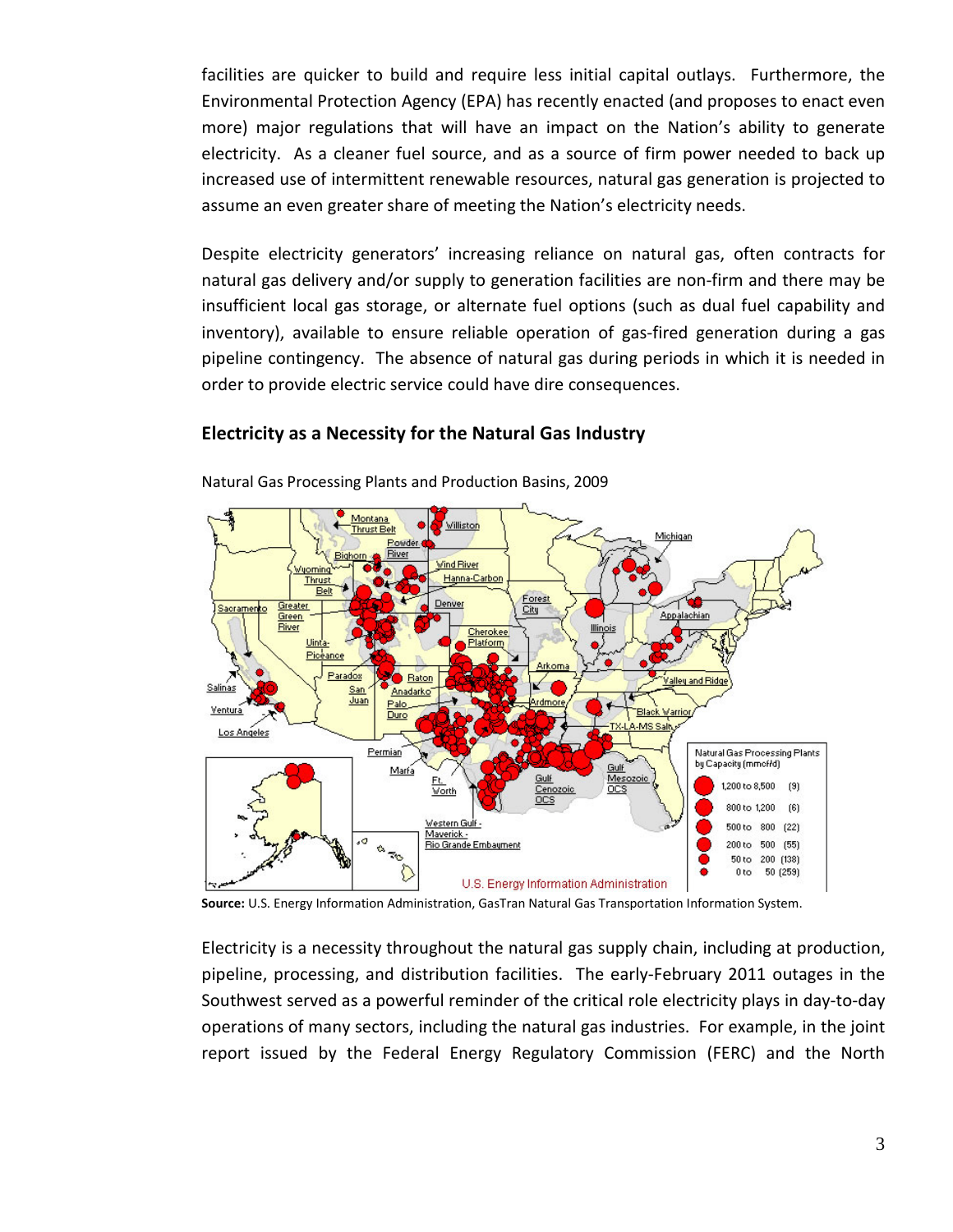American Electric Reliability Corporation (NERC) on the early-February 20[1](#page-3-0)1 outages<sup>1</sup>, it is estimated that controlled rolling blackouts implemented by the Electric Reliability Council of Texas (ERCOT) and customer curtailments caused or contributed to 29 percent of the production outages in the Permian Basin region and 27 percent of the production outages in the Fort Worth Basin.

When siting a natural gas processing facility, the availability of reliable and affordable electric service is a critical consideration, and interruption of electric service to such a facility can have negative safety and financial consequences observable long after electric service is restored. According to EIA data, as of 2009, there were 493 operational natural gas processing plants in the United States with a combined operating capacity of 77 billion cubic feet per day. The national average natural gas processing plant capacity showed a net increase of about 12 percent between 2004 and 2009 (not including the State of Alaska), and the nine largest plants in the Country represented 31 percent of the Nation's total processing capacity. The majority of large production and processing facilities utilize onsite generation of electricity. However, not all facilities do so, and interruption of electric service to a single large facility, can substantially affect the U.S.'s total processing capacity.

Another complication is that the demand for electric service at a remote gas production and/or processing site can develop more rapidly than necessary electric infrastructure can be put into service, because licensing and construction of large-scale electric generation and/or transmission infrastructure is often a multiple-year endeavor.

## **Electricity Advisory Committee Recommendations**

- 1.) Given the interdependence of the Nation's electric infrastructure and natural gas infrastructure, the U.S. Department of Energy (DOE) should facilitate:
- Coordination among oversight and policymaking agencies or other regulatory bodies;

The Phase I report is expected to be available in mid-November 2011.

<span id="page-3-0"></span> $<sup>1</sup>$  NERC has initiated a special reliability assessment that takes a broad view within North America on how</sup> the growing interdependence of gas and electric industries can impact electricity production and overall reliability. *Reliability Assessment: A Primer on the Natural Gas and Electric Power Industries Interdependency ‐ PHASE I*, reviews projected gas supply, projected pipeline infrastructure, the electric-gas industry interface, as well as the challenges of aligning a relatively slow moving product (*i.e.,* gas) with a fast moving service (*i.e.,* electricity). Additionally, this assessment will review the recommendations from NERC's 2004 *[Gas/Electricity Interdependencies and Recommendations](http://www.nerc.com/docs/docs/pubs/Gas_Electricity_Interdependencies_and_Recommendations.pdf)* report, provide an update and status on these recommendations, and determine follow-on actions to fulfill recommendations. The special assessment will also include gas demand projections, which include sensitivities based on assumed carbon prices, a range of possible outcomes on shale gas availability, and increased demand due to the retirement of coal plants and construction of more gas-fired generation.